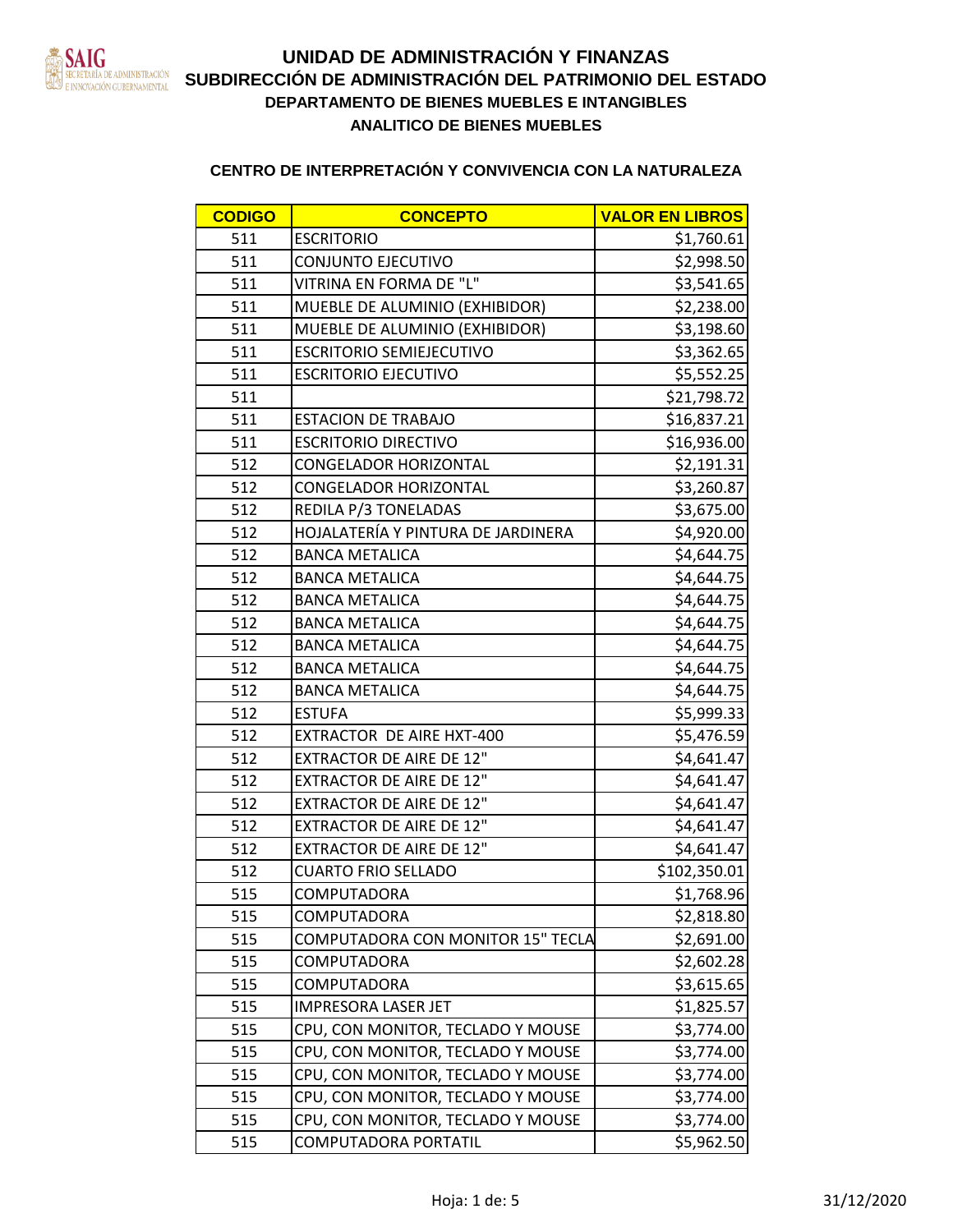

| <b>CODIGO</b> | <b>CONCEPTO</b>                      | <b>VALOR EN LIBROS</b> |
|---------------|--------------------------------------|------------------------|
| 515           | <b>CPU Y MOUSE</b>                   | \$3,860.87             |
| 515           | <b>COMPUTADORA PORTATIL</b>          | \$2,739.13             |
| 515           | PANTALLA LCD                         | \$2,399.74             |
| 515           | EQUIPO DE COPIADORA, IMPRESORA Y ESO | \$5,172.41             |
| 515           | <b>COMPUTADORA DE ESCRITORIO</b>     | \$2,653.50             |
| 515           | COMPUTADORA DE ESCRITORIO            | \$2,653.50             |
| 515           | <b>COMPUTADORA DE ESCRITORIO</b>     | \$2,653.50             |
| 515           | COMPUTADORA DE ESCRITORIO            | \$2,653.50             |
| 515           | <b>COMPUTADORA DE ESCRITORIO</b>     | \$2,653.50             |
| 515           | COMPUTADORA DE ESCRITORIO            | \$2,653.50             |
| 515           | PANTALLA LED 40"                     | \$2,148.00             |
| 515           | PANTALLA LED 49"                     | \$2,907.98             |
| 515           | PANTALLA LED 49"                     | \$2,907.98             |
| 515           | COMPUTADORA DE ESCRITORIO            | \$4,703.22             |
| 515           | <b>COMPUTADORA DE ESCRITORIO</b>     | \$3,473.43             |
| 515           | <b>COMPUTADORA DE ESCRITORIO</b>     | \$3,473.43             |
| 515           | <b>COMPUTADORA DE ESCRITORIO</b>     | \$3,473.43             |
| 515           | <b>COMPUTADORA DE ESCRITORIO</b>     | \$3,473.43             |
| 515           | COMPUTADORA DE ESCRITORIO            | \$3,473.43             |
| 515           | COMPUTADORA DE ESCRITORIO            | \$3,473.43             |
| 515           | <b>COMPUTADORA DE ESCRITORIO</b>     | \$3,473.43             |
| 515           | LAPTOP INTEL CORE 15, 8GB RAM, 1 TB  | \$4,344.21             |
| 515           | LAPTOP INTEL CORE 15, 8GB RAM, 1 TB  | \$4,344.21             |
| 515           | LAPTOP INTEL CORE I5, 8GB RAM, 1 TB  | \$4,344.21             |
| 515           | PC ESCRITORIO                        | \$6,543.18             |
| 515           | PC ESCRITORIO                        | \$6,543.18             |
| 515           | <b>MONITOR TACTIL</b>                | \$2,495.93             |
| 515           | <b>MONITOR TACTIL</b>                | \$2,495.93             |
| 515           | LAPTOP INTEL CORE I5, 8GB RAM, 1 TB  | \$4,344.21             |
| 515           | LAPTOP INTEL CORE I5, 8GB RAM, 1 TB  | \$4,344.21             |
| 515           | COMPUTADORA DELL INTEL CORE I5-4590  | \$7,748.46             |
| 515           | <b>COMPUTADORA</b>                   | \$3,545.48             |
| 515           | <b>COMPUTADORA</b>                   | \$3,545.48             |
| 515           | <b>COMPUTADORA DE ESCRITORIO</b>     | \$18,049.23            |
| 515           | <b>COMPUTADORA DE ESCRITORIO</b>     | \$18,049.23            |
| 515           | <b>COMPUTADORA DE ESCRITORIO</b>     | \$18,049.23            |
| 515           | COMPUTADORA DE ESCRITORIO            | \$18,049.23            |
| 515           | COMPUTADORA DE ESCRITORIO            | \$18,049.23            |
| 515           | <b>COMPUTADORA DE ESCRITORIO</b>     | \$18,049.23            |
| 515           | COMPUTADORA DE ESCRITORIO            | \$18,049.23            |
| 515           | COMPUTADORA DE ESCRITORIO            | \$18,049.23            |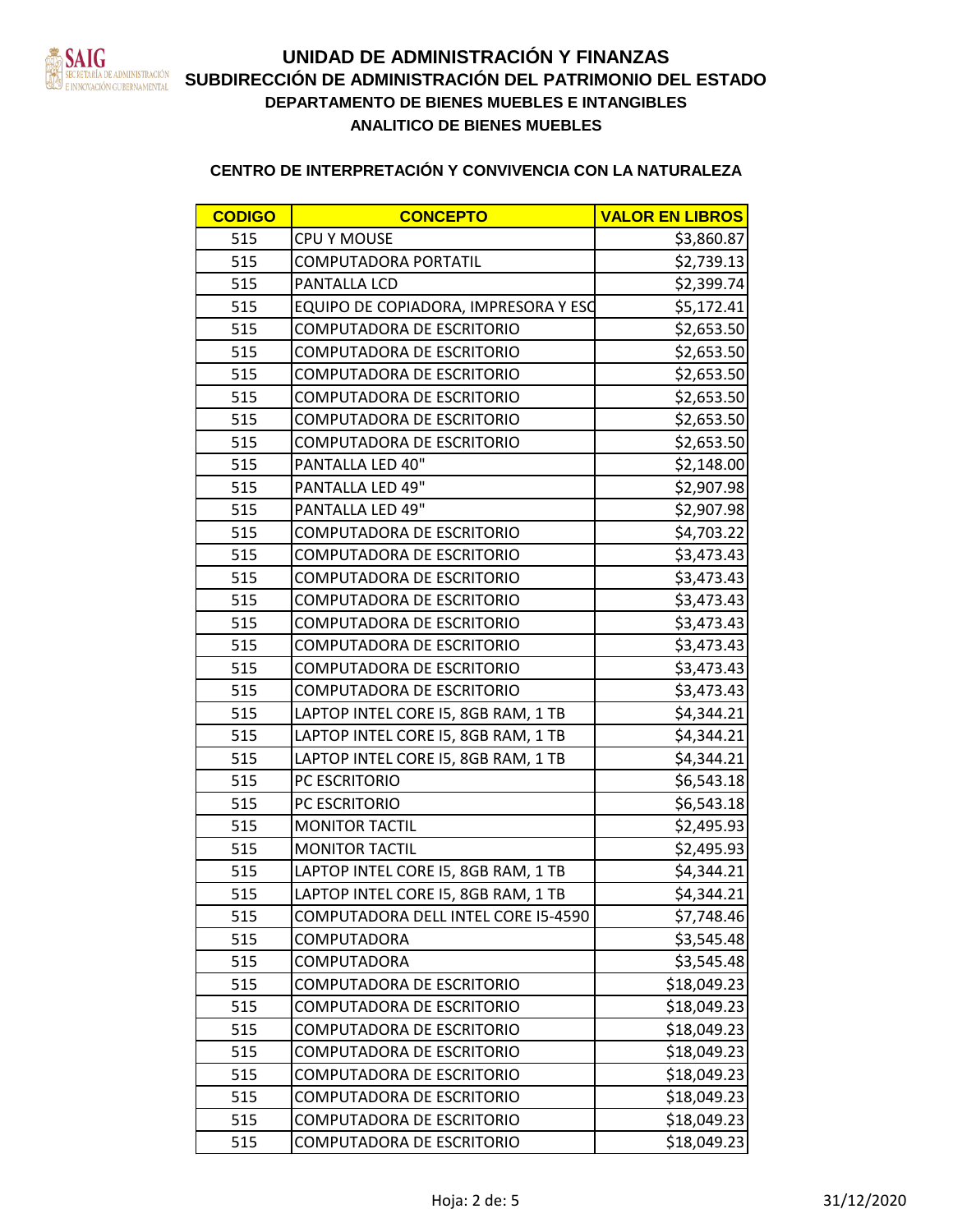

| <b>CODIGO</b> | <b>CONCEPTO</b>                       | <b>VALOR EN LIBROS</b> |
|---------------|---------------------------------------|------------------------|
| 515           | COMPUTADORA DE ESCRITORIO             | \$18,049.23            |
| 515           | COMPUTADORA DE ESCRITORIO             | \$18,049.23            |
| 515           | COMPUTADORA DE ESCRITORIO             | \$18,049.23            |
| 515           | COMPUTADORA DE ESCRITORIO             | \$18,049.23            |
| 515           | COMPUTADORA DE ESCRITORIO             | \$18,049.23            |
| 515           | COMPUTADORA DE ESCRITORIO             | \$18,049.23            |
| 515           | COMPUTADORA DE ESCRITORIO             | \$18,049.23            |
| 515           | COMPUTADORA DE ESCRITORIO             | \$18,049.23            |
| 519           | REFRIGERADOR VERTICAL                 | \$3,365.22             |
| 519           | <b>CONTADORA DE MONEDAS</b>           | \$2,081.74             |
| 519           | REFRIGERADOR VERTICAL                 | \$4,226.09             |
| 519           | MULTISPLIT (2 EVAPORADORES, 1 CONDEN  | \$4,265.22             |
| 519           | MINISPLIT (1 EVAPORADOR, 1 CONDESADO  | \$4,140.00             |
| 519           | MAQUINA REGISTRADORA                  | \$2,218.08             |
| 519           | MAQUINA REGISTRADORA                  | \$2,218.08             |
| 519           | MAQUINA REGISTRADORA                  | \$2,218.08             |
| 519           | <b>FOTOCOPIADORA</b>                  | \$3,517.28             |
| 519           | AIRE ACONDICIONADO MINISPLIT          | \$2,243.48             |
| 519           | AIRE ACONDICIONADO MINISPLIT          | \$2,250.65             |
| 519           | RADIO MOVIL                           | \$1,717.20             |
| 519           | RELOJ CHECADOR                        | \$5,146.88             |
| 519           | IMPRESORA DE ETIQUETA                 | \$3,055.75             |
| 519           | <b>REFRIGEADOR 18 PIES</b>            | \$5,916.00             |
| 519           | <b>CLIMA TIPO MINI SPLIT</b>          | \$6,525.00             |
| 519           | <b>CLIMA TIPO MINI SPLIT</b>          | \$5,516.96             |
| 519           | AIRE ACONDICIONADO MINISPLIT 18000 B  | \$10,280.74            |
| 519           | AIRE ACONDICIONADO MINISPLIT 12000 B  | \$10,215.44            |
| 519           | AIRE ACONDICIONADO MINISPLIT 12000 B  | \$9,874.94             |
| 519           | REFRIGERADOR DE 9 PIES ACERO INOXIDAE | \$7,721.66             |
| 519           | AIRE ACONDICIONADO MINISPLIT 18000 B  | \$10,215.44            |
| 519           | MINI - SPLIT                          | \$9,421.98             |
| 519           | CLIMA MINISPLIT 18000 BTU             | \$8,400.82             |
| 519           | CLIMA MINISPLIT 18000 BTU             | \$8,400.82             |
| 521           | <b>PROYECTOR</b>                      | \$2,014.05             |
| 521           | <b>VIDEO PROYECTOR</b>                | \$13,212.99            |
| 521           | <b>VIDEO PROYECTOR</b>                | \$9,292.00             |
| 523           | <b>CAMARA DE VIDEO</b>                | \$2,426.02             |
| 523           | CAMARA DIGITAL (NEGRA)                | \$2,609.70             |
| 523           | CAMARA DIGITAL (ROJA)                 | \$2,609.70             |
| 523           | CAMARA DIGITAL                        | \$2,039.70             |
| 523           | CAMARA DIGITAL                        | \$1,740.00             |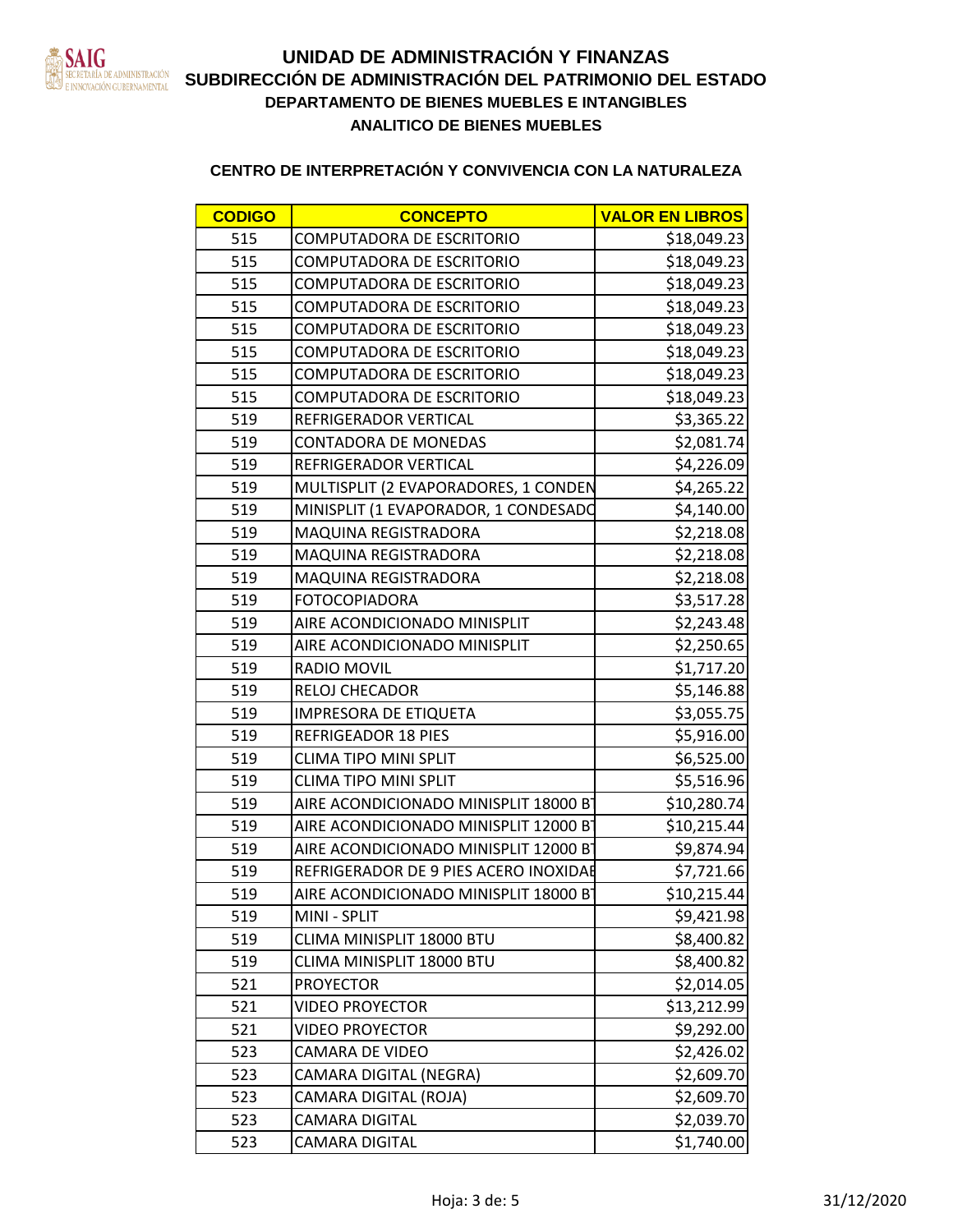

# **DEPARTAMENTO DE BIENES MUEBLES E INTANGIBLES** EN LOCALISTRACIÓN **SUBDIRECCIÓN DE ADMINISTRACIÓN DEL PATRIMONIO DEL ESTADO ANALITICO DE BIENES MUEBLES UNIDAD DE ADMINISTRACIÓN Y FINANZAS**

| <b>CODIGO</b> | <b>CONCEPTO</b>                      | <b>VALOR EN LIBROS</b> |
|---------------|--------------------------------------|------------------------|
| 523           | KIT CAMARAS CIRCUITO CERRADO         | \$2,250.00             |
| 529           | PISO AMORTIGUANTE                    | \$29,003.05            |
| 529           | PISO AMORTIGUANTE                    | \$29,003.05            |
| 529           | PISO AMORTIGUANTE                    | \$29,003.05            |
| 529           | <b>JUEGO CANOPY</b>                  | \$77,847.60            |
| 529           | <b>TIROLESA</b>                      | \$79,286.58            |
| 529           | <b>COLUMPIOS</b>                     | \$14,890.20            |
| 529           | ASIENTOS COLUMPIO, CINTURON PARA CA  | \$7,671.60             |
| 529           | <b>COLUMPIOS SILLA DE BEBE</b>       | \$10,167.90            |
| 529           | <b>JUEGO INFANTIL</b>                | \$176,584.36           |
| 529           | ARBOL MANGLE                         | \$69,008.40            |
| 529           | MONTABLES PARA BEBÉ                  | \$8,901.60             |
| 531           | <b>MICROSCOPIO</b>                   | \$4,018.70             |
| 531           | <b>INCUBADORA</b>                    | \$2,707.80             |
| 531           | OXIMETRO DE PULSO PORTÁTIL DE PANTA  | \$2,850.12             |
| 531           | EQUIPO AUTOCLAVE TIPO OLLA EXPRESS C | \$21,822.50            |
| 531           | <b>CENTRIFUGA CLINICA</b>            | \$22,321.30            |
| 531           | <b>EQUIPO DE RAYOS X</b>             | \$190,242.32           |
| 531           | <b>HORNO ELECTRICO</b>               | \$25,376.45            |
| 531           | <b>ESCALADOR PERIODONTAL</b>         | \$5,923.25             |
| 532           | CAÑON DE FIBRA DE CARBONO            | \$2,624.53             |
| 532           | RIFLE 3V C/UNIDAD CO2                | \$28,345.30            |
| 561           | <b>ASPERSOR GIGANTE</b>              | \$1,800.00             |
| 561           | PODADORA                             | \$2,844.81             |
| 561           | PODADORA                             | \$2,844.81             |
| 561           | PODADORA                             | \$2,844.81             |
| 561           | PODADORA CON MOTOR A GASOLINA        | \$3,506.10             |
| 561           | <b>MOTOSIERRA</b>                    | \$16,104.16            |
| 561           | PODADORA A GASOLINA                  | \$9,898.06             |
| 561           | PODADORA A GASOLINA                  | \$9,898.06             |
| 561           | PODADORA A GASOLINA                  | \$9,834.79             |
| 561           | PODADORA A GASOLINA                  | \$9,961.34             |
| 561           | PODADORA                             | \$6,631.97             |
| 561           | PODADORA DE 20" ESTANDAR DE 5 H.P.   | \$6,795.83             |
| 561           | MOTOSIERRA DE 20"                    | \$11,379.83            |
| 561           | <b>BOMBA ASPERSORA</b>               | \$6,095.55             |
| 561           | <b>BOMBA ASPERSORA</b>               | \$6,095.55             |
| 562           | MOTOR 55 H.P. PATA LARGA             | \$8,984.48             |
| 562           | MOTOR 55 H.P. PATA LARGA             | \$8,984.48             |
| 562           | MOTOR 55 H.P. PATA LARGA             | \$8,984.48             |
| 562           | MOTOR FUERA DE BORDA                 | \$3,029.00             |